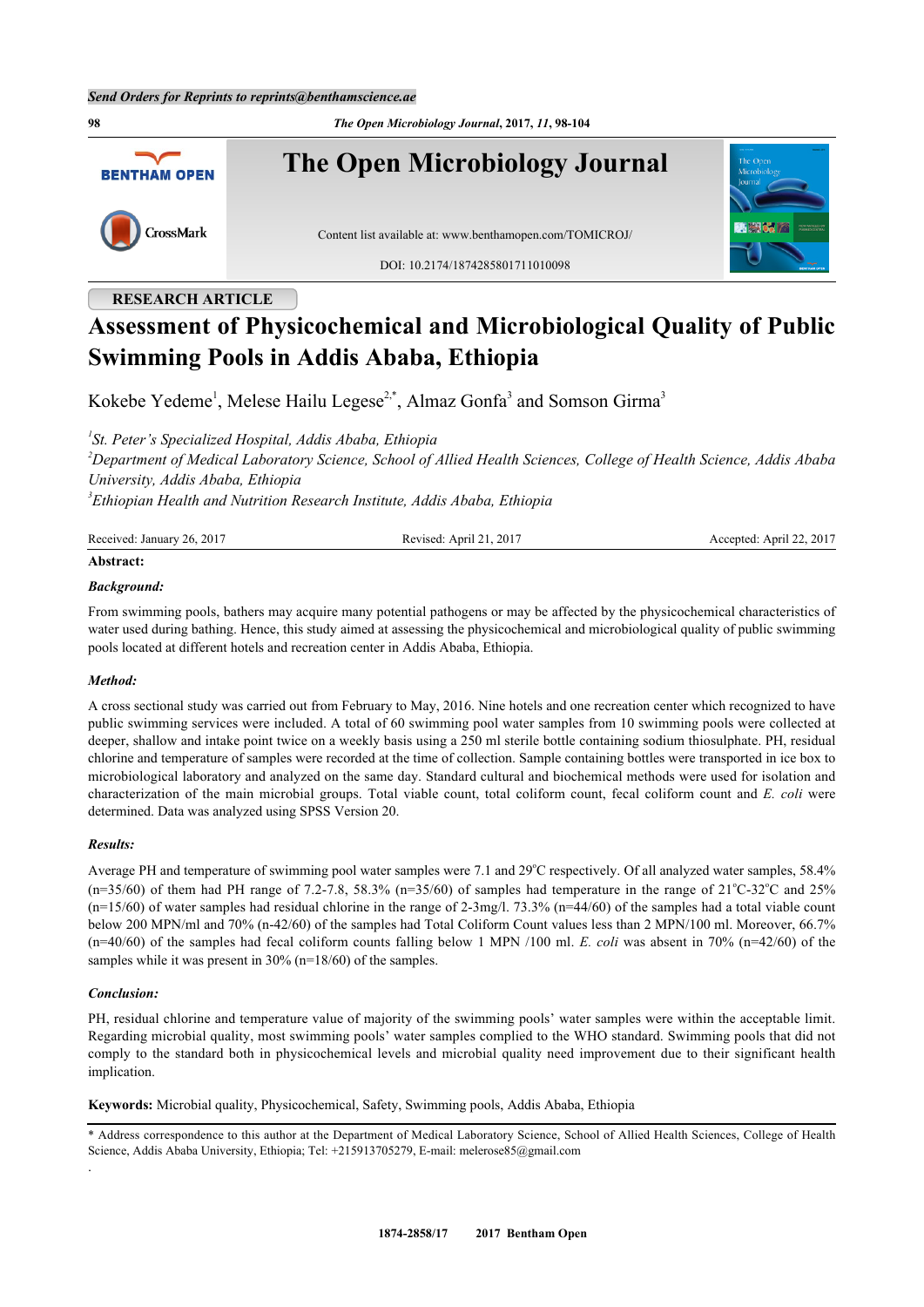## **INTRODUCTION**

The use of public swimming pools for recreational activities, rehabilitative treatment or sport is growing worldwide [\[1](#page-6-0), [2](#page-6-1)]. Swimming service givers all around the world use different forms of chlorine as disinfectant to clean swimming pools as sodium hypochlorite, dichlor or trichlor (3).When any of these pool chemicals are used, it is very important to keep the pH of the pool in the range of 7.2 to 7.6 [\[3,](#page-6-2) [4](#page-6-3)]. Physicochemical factors such as pH are very influential and should be controlled to ensure efficient disinfection, to avoid damage to the pool fabric and ensure user comfort [\[2](#page-6-1), [3\]](#page-6-2). For example, if the water pH is alkaline, chlorine antiseptic performance will decrease. In addition, pools which have a high temperature provide the grounds for fungal contamination [[2\]](#page-6-1).

Recreational waters may be contaminated by direct excretion by bathers (vomits, urine, *etc.*), transport on the body or growth within the filter bed [[5](#page-6-4)] and by waterborne pollutants from external sources (*e.g.*, sewage, storm water, and agricultural runoff) [[3,](#page-6-2) [6\]](#page-6-5). Most microorganisms which are usually connected to swimming pools include *Salmonella typhi, Salmonella paratyphi, Shigella dysenteriae, Vibrio cholera, Pseudomonas aeruginosa, Mycobacterium spp., Staphylococcus aureus,* Legionellae, *Cryptosporidium parvum,* Giardia, Microsporidia, Dermatophytes *and Keratinophilic fungi and Molluscum contagiosum,* hepatitis A and E [\[2](#page-6-1), [7,](#page-6-6) [8](#page-6-7)]. This means that unsafe swimming pool water can transmit pathogenic bacteria, fungi, parasites and viruses which can cause ear and eye infections, digestive system infections, skin diseases, infections of the upper respiratory tract in swimmers and systemic infections especially among those who are immune suppressed individuals [\[1](#page-6-0), [6](#page-6-5)].

If there is no control over health standards for swimming pools, they can be a serious source of microbial contamination since wide range of people with different levels of economic, social and health status use swimming pools [\[5](#page-6-4)]. To monitor and control the quality as well as microbial safety related to fecal pollution microbial examination of swimming pools, water is used[[9\]](#page-6-8). To do so since pathogenic microorganisms that can be transmitted by contaminated swimming pools water are diverse and due to the difficulty and cost of directly measuring all microbial pathogens, indicator organisms that may indicate the presence of fecal contamination are often used for monitoring and regulation of recreational waters [\[9](#page-6-8)]. As indicators of fecal pollution, *Escherichia coli* presence is a strong indication of the presence of enteric pathogenic bacteria such as *Salmonella typhi, Salmonella paratyphi, Shigella dysenteriae, Vibrio cholerae* and parasites in the pool [[2](#page-6-1), [8\]](#page-6-7). These indicator organisms are common inhabitants of the intestinal tract of warm-blooded animals and they are found in feces at high concentration and are easier to measure in the environment than pathogens although they represent a measure of faecal contamination [\[9](#page-6-8)]. Hence this study aimed at assessing the physicochemical and microbiological quality of public swimming pools in Addis Ababa and their health significance as there is no such study conducted before in this respect in Ethiopia.

## **MATERIALS AND METHOD**

A cross sectional study was carried out from February to May, 2016 in Addis Ababa, the capital city of Ethiopia with a population of 3,384,569 according to the 2007 population census with annual growth rate of 3.8%. Addis Ababa culture and tourism bureau gave recognition for nine hotels and one recreation center to have swimming services for the public where only two of these swimming pools were indoors while the rest were outdoors. In this study, all these ten swimming pools which were recognized by Addis Ababa culture and tourism bureau were included.

A total of 60 water samples were collected from ten swimming pools (6 samples from each swimming pool, on a weekly basis). Swimming water samples were collected at three points (from deeper point, shallow point and intake point) from each swimming pool. A 250 ml sterile bottle with sodium thiosulphate was immersed to an elbow depth with its opening facing the water. Its opening was then inverted so that water could get in to it. After the bottle was full, it was withdrawn from the water. PH, residual chlorine and temperature of samples obtained from each point were measured at the time of collection. Sample containing bottles were transported in ice box to microbiological laboratory within two hours of collection. All the samples were analyzed on the day of collection.

#### **Microbiological Analysis of Swimming Pool Water**

**Total Viable Count**: after mixing bottles containing swimming pool water sample by gentle inversion, 1ml of sample was poured in to a sterile culture plate. Then, 20 ml of plate count agar (PCA) was poured on to the plate. The sample and the PCA were mixed and were made to stay at room temperature until the mixture solidified. All plates were incubated for 48 hours at 37 degrees Celsius and total viable counts were then counted by using digital colony counter (24).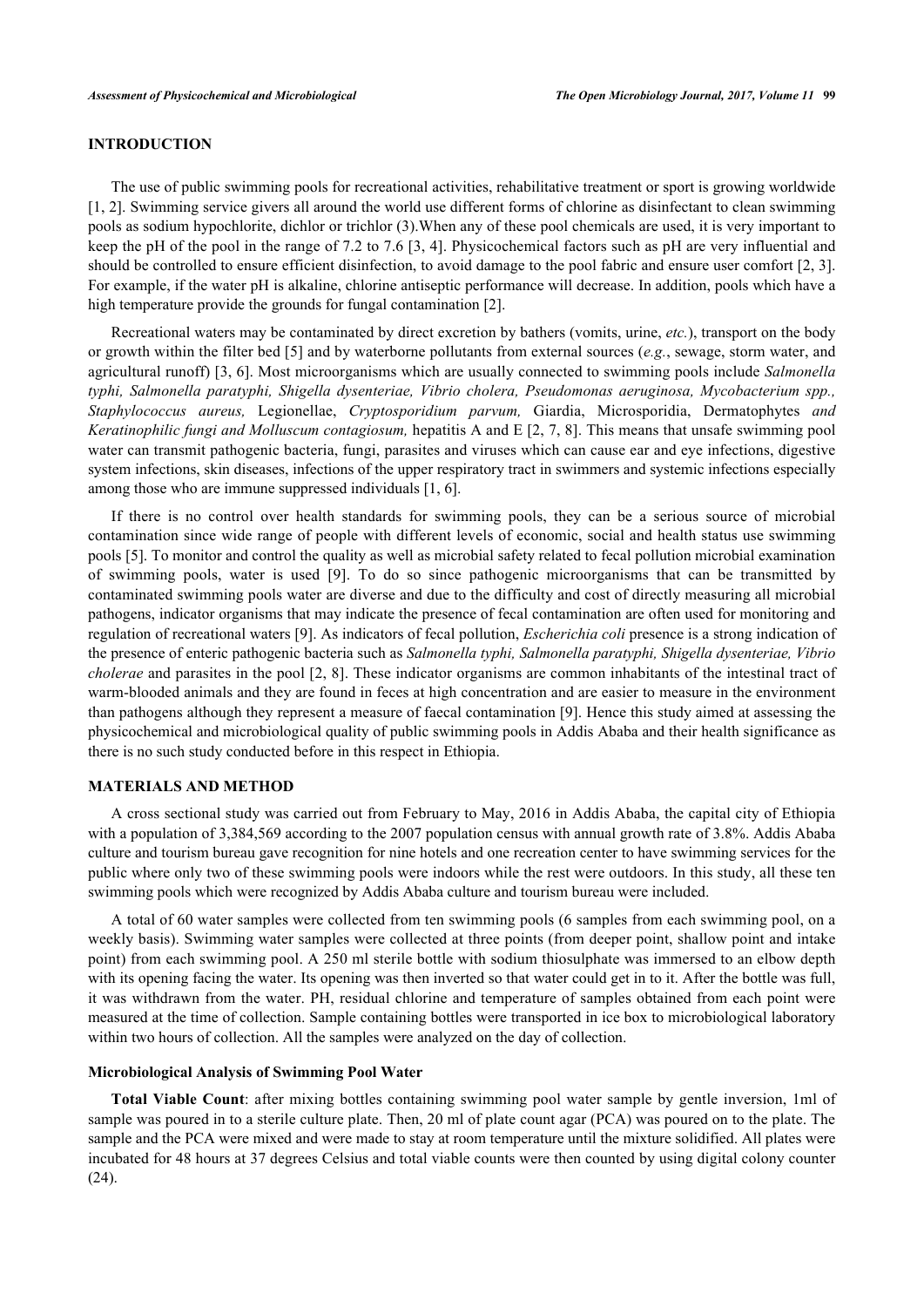**Total Coliform Count:** Three sets of test tubes (one 50ml, five 10ml, five 5 ml) containing Durham's tubes within them were arranged. Double strength MacConkey broth was poured in to the 50 ml and the 10 ml test tubes (50ml in to the 50 ml and 10 ml in to the 10 ml) while 1 ml of single strength MacConkey broth was added in to each of the 5ml test tubes. Pool water was then added to the three sets of test tubes(50ml in to 50 ml test tube, 10 ml in to each 10 ml,1ml in to each 5 ml test tubes).The contents of each test tube were then mixed. Every test tube was observed for the presence of air bubbles in the Durham's tubes and air bubbles were removed from test tubes which had them. The lids of each test tube were then loosened and all the tubes were incubated at 37 degrees Celsius. After 48 hours, each test tube was examined for gas production and for change in color. Test tubes which became yellow and produced gas were considered positive for total coliform and those with no color change and gas production were considered negative for total oliform. Finally, the total coliform count was obtained from the Most Probable Number (MPN) .

**Fecal coliform:** Each positive test tube from each set of test tubes was sub-cultured in to test tubes containing *Escherichia coli* broth with Durham`s tube. Contents were mixed and air bubbles were removed from the test tubes. Lids of each test tube were loosened and the test tubes were incubated at 44.4 degrees Celsius for 24 hours, and then all the test tubes were examined for turbidity and gas production. Those with turbidity and gas production were taken as positive for fecal coliforms and the fecal coliform count was determined from the Most Probable Number (MPN).

*Escherichia coli:* Samples from positive test tubes for fecal coliform were inoculated into nutrient broth and incubated at 44.4 degrees Celsius for 24 hours. After 24 hours incubation, a drop of Kovacs reagent was added and Formation of red ring was used as a proof for indole positivity and hence for the presence of *E. coli* .

#### **Quality Control**

Standard Operating Procedures (SOP) were strictly followed verifying that media meet expiration date and quality control parameters and manufacturer`s instructions regarding media preparation were followed meticulously. Visual inspections of cracks in media or plastic Petri-dishes, unequal fill, evidence of freezing, bubbles, and contamination were carried out. Quality control was performed to check the quality of medium and each new lot was quality controlled before use by testing *Escherichia coli* ATCC 25922 standard control strains.

#### **Data Analysis**

Data were entered, cleaned and analyzed by SPSS version 20. Descriptive statistics (mean, frequency, percent and range) were calculated and a Chi square test was used to check association between the variables. Results were then presented in words and depicted in tables and diagrams.

## **Ethical Considerations**

An ethical clearance was obtained from departmental research and review committee of School of Medical Laboratory Science, Addis Ababa University. Purpose of the research was then clearly explained by the principal investigator to hotels with swimming pools in Addis Ababa. Persons in charge of the hotels were also informed that information fetched from the swimming pools would be kept confidential. Finally informed consent was obtained from the respective hotels and data collection was started after then.

## **RESULTS**

#### **Physicochemical Parameters of the Swimming Pools Water**

The average PH value of the swimming pool water samples was 7.1 with a range of 5-10. Among the tested swimming pool water samples, 58.4% (n=35/60) had PH values within WHO recommended limit of 7.2-7.8 while 41.6% (n=25/60) of the water samples had pH values out of the recommended limits where 20% (n=12/60) and 21.7% (n=13/60) were below 7.2 and above 7.8, respectively. The residual chlorine of swimming pools water samples was between 0.0 and 4.0 mg/L where 73.3% (n=44/60) of swimming pool water samples had residual chlorine values in the range of 0.0-1.9mg/L while only 1.7% (n=1/60) of the swimming pool water sample was found to have residual chlorine values of 4mg/L. Majority 73.3% (n=44/60) of the swimming pool water samples had residual chlorine values below 2.0 which is the WHO minimum recommended limit whereas 25% (n=15/60) had values within the WHO recommended range (2-3mg/L) (Table **[1](#page-3-0)**). The study has shown that swimming pool water samples had temperature values ranging from  $20^{\circ}C \cdot 37^{\circ}C$  with an average of  $29^{\circ}C$ . More than half *i.e.* 58.3% of (n=35/60) the swimming pool water samples were found to have temperatures ranging from  $21^{\circ}C-32^{\circ}C$ . However, 11.7% (n= 7/60) of the swimming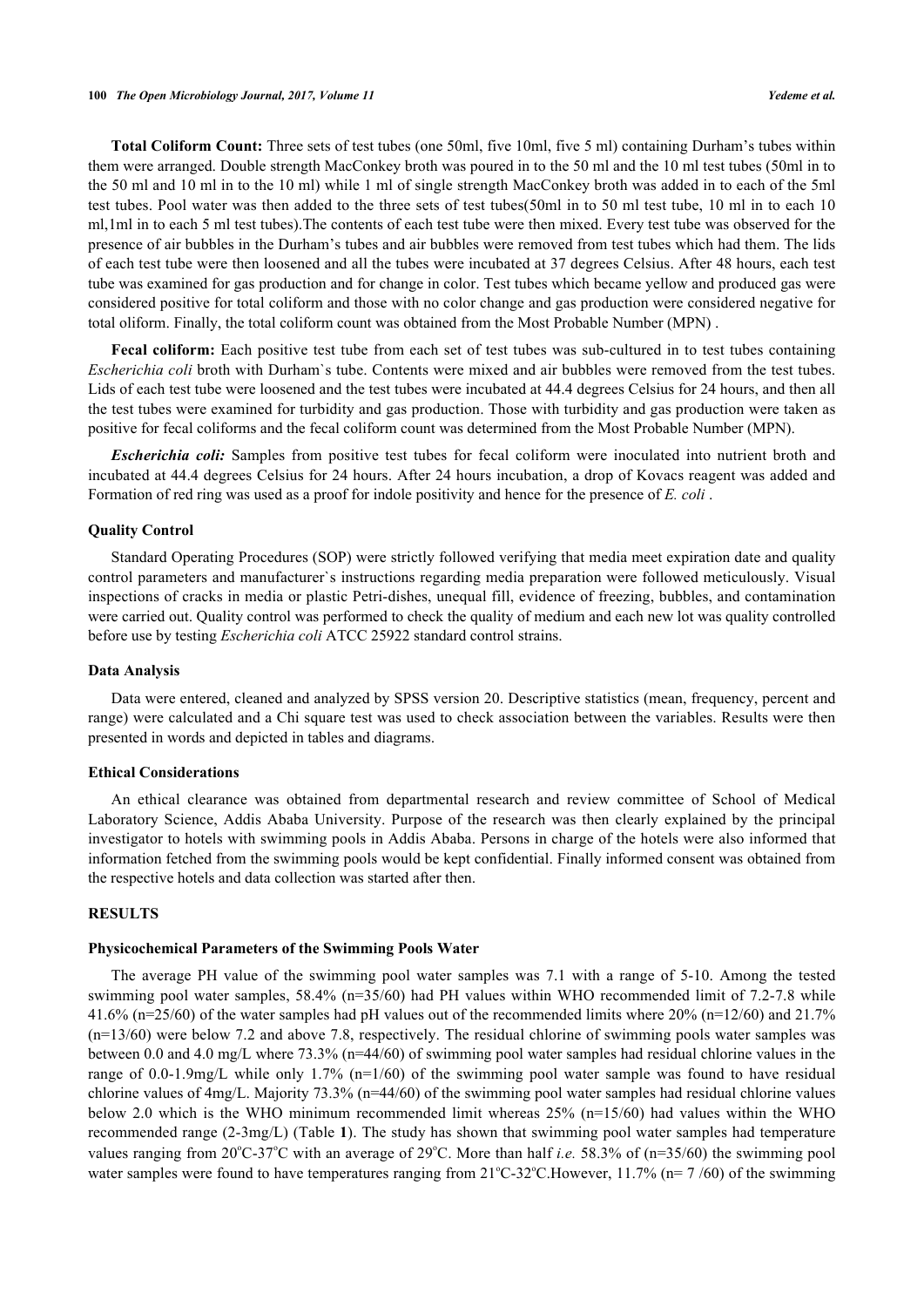<span id="page-3-1"></span>pool water samples had a temperature of 20<sup>o</sup>C. (Fig. [1](#page-3-1)).



Fig. (1). Temperature  $({}^{\circ}C)$  of swimming pools during study periods.

## <span id="page-3-0"></span>**Table 1. PH and residual chlorine of swimming pools' water samples.**

| <b>Physicochemical characteristics</b> | Range        | Frequency(No.) | Percent $(\%)$ |
|----------------------------------------|--------------|----------------|----------------|
|                                        | $5 - 7.1$    | $12^{\circ}$   | 20             |
|                                        | $7.2 - 7.8$  | 35             | 58.3           |
| PH range                               | $8 - 10$     | 13             | 21.7           |
|                                        | <b>Total</b> | 60             | 100            |
|                                        | $0 - 1.9$    | 44             | 73.3           |
| <b>Residual</b>                        | $2 - 3.9$    |                | 25.0           |
| <b>Chlorine</b>                        | $4 - 4.9$    |                |                |
|                                        | <b>Total</b> | 60             | 100.0          |

#### **Microbial Assessment of Swimming pool Water Samples**

Swimming pool water samples had a total viable count values in the range of 0 cfu/ml-7.6x10<sup>4</sup> cfu/ml where 73.3%  $(n=44/60)$  of swimming pool water samples had a total viable count below  $2 \times 10^2$  CFU/ml while 26.7% (n=16/60) of the swimming pool water samples had a total viable count above  $2x10^2$  CFU/ml. Regarding total coliform counts (TCC) done on the 60 water samples, 66.7% (n=40/60) of the swimming pool water samples had TCC values of 0 MPN /100ml. Swimming water samples which met the WHO standard with a TCC value of less than 2 MPN /100ml were 70.0% (n=42 /60) while 30% (n=18/60) did not show TCC values above 2 MPN /100ml.

The fecal coliform counts ranged from 0 MPN /100ml  $-1.8 \times 10^2$  MPN /100ml and 66.7% (n=40/60) swimming pool water samples had fecal coliform counts falling below 1 MPN /100ml while 33.3% (n=20/60) had counts above 1 MPN /100ml. 8.3% (n=5/60) of the swimming pool water samples were found to have a fecal coliform count of  $1.8x10^2$  MPN /100ml and 5% (n=3/60) swimming pool water samples had fecal coliform counts of  $2.5 \times 10^{1}$  MPN /100ml,  $2 \times 10^{1}$  MPN  $/100$ ml and  $1.8x10<sup>1</sup>$  MPN  $/100$ ml while the rest had counts below the aforementioned values. The swimming pool water samples were also checked for the presence or absence of *E. coli.* Accordingly, *E. coli* was present in 30% (n=18/60) of swimming pool water samples while it was absent in 70% (n=42/60) of the pool water samples.

## <span id="page-3-2"></span>**Table 2. Frequency distribution of total viable count, total coliform count, Fecal Coliform and** *E. coli.*

|                      | Frequency | Percent  |
|----------------------|-----------|----------|
| Total coliform count |           |          |
|                      | 40        | 66.7     |
|                      |           |          |
|                      |           | <u>.</u> |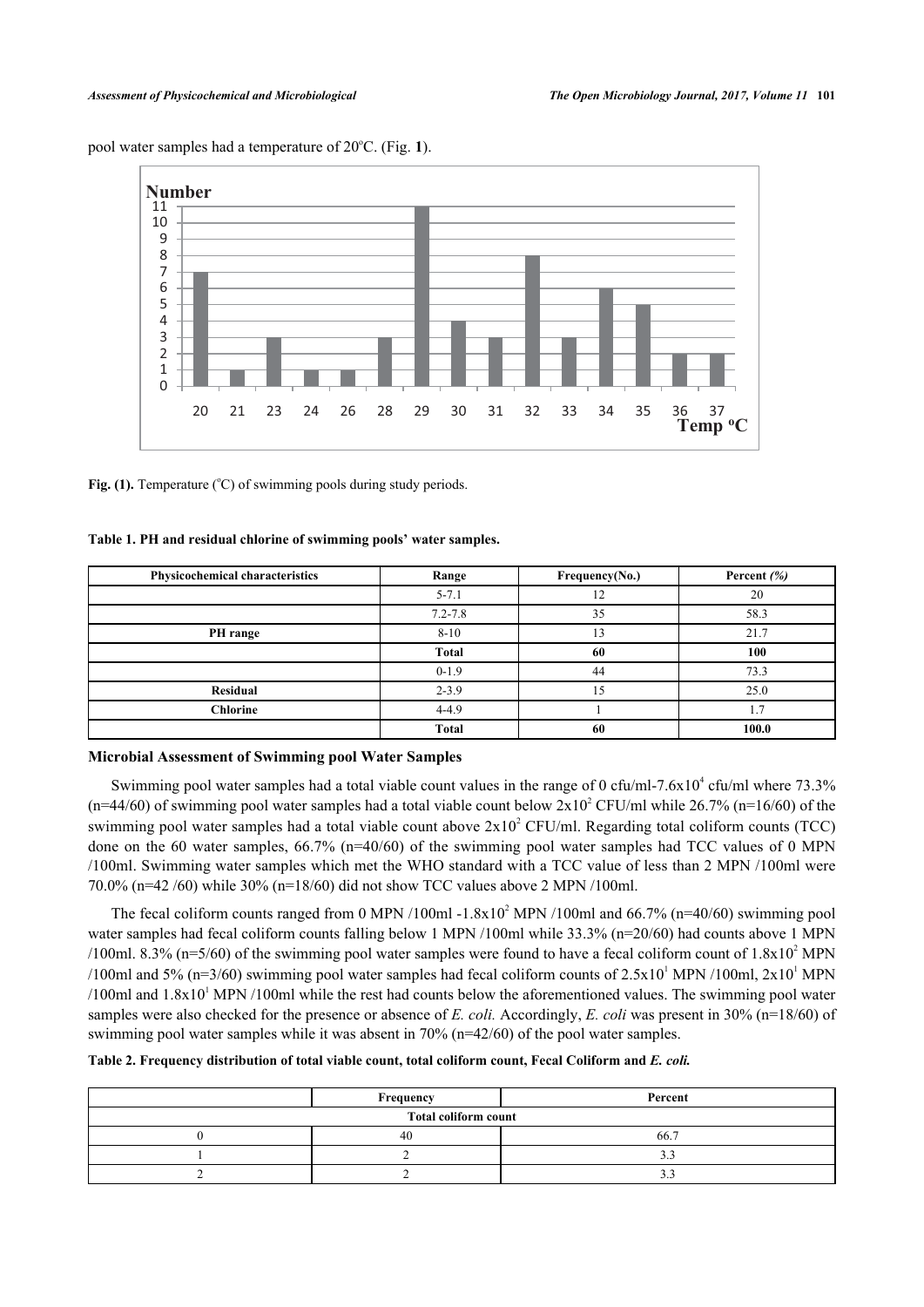|                             | Frequency               | Percent |  |  |
|-----------------------------|-------------------------|---------|--|--|
| <b>Total coliform count</b> |                         |         |  |  |
| $\mathfrak{Z}$              | $\mathbf{1}$            | 1.7     |  |  |
| 5                           | $\mathbf{1}$            | 1.7     |  |  |
| $\boldsymbol{7}$            | $\mathbf{1}$            | 1.7     |  |  |
| $\,8\,$                     | $\mathfrak{Z}$          | $5.0\,$ |  |  |
| 11                          | $\overline{c}$          | 3.3     |  |  |
| 18                          | $\mathbf{1}$            | 1.7     |  |  |
| $20\,$                      | $\mathbf{1}$            | 1.7     |  |  |
| 25                          | $\mathbf{1}$            | 1.7     |  |  |
| 180                         | 5                       | 8.3     |  |  |
| <b>Total viable count</b>   |                         |         |  |  |
| $<$ 200 $\,$                | 44                      | 73.3    |  |  |
| $>200$                      | 16                      | 26.7    |  |  |
|                             | Fecal coliform count    |         |  |  |
| $\boldsymbol{0}$            | 40                      | 66.7    |  |  |
| $\mathbf{1}$                | $\mathfrak{Z}$          | 5.0     |  |  |
| $\overline{c}$              | $\sqrt{2}$              | 3.3     |  |  |
| $\overline{\mathbf{3}}$     | $\mathbf{1}$            | 1.7     |  |  |
| $\tau$                      | $\mathbf{1}$            | 1.7     |  |  |
| 8                           | $\mathbf{3}$            | 5.0     |  |  |
| 11                          | $\sqrt{2}$              | 3.3     |  |  |
| 18                          | $\mathbf{1}$            | 1.7     |  |  |
| $20\,$                      | $\,1$                   | 1.7     |  |  |
| 25                          | $\mathbf{1}$            | 1.7     |  |  |
| 180                         | 5                       | 8.3     |  |  |
|                             | E. coli /Fecal coliform |         |  |  |
| Present                     | 19                      | 31.7    |  |  |
| Absent                      | 41                      | 68.3    |  |  |
| Total                       | 60                      | 100.0   |  |  |

| (Table 2) contd |  |
|-----------------|--|

Overall, the compliance of swimming pool water samples was evaluated against the WHO standard and 68.3% (n=41/60) of the swimming pool water samples which had neither *E. coli* nor fecal coliform showed compliance while 31.7% (n=19/60) of samples which had either *E. coli* or fecal coliform did not comply to the WHO standard. (Table **[2](#page-3-2)**).

#### **DISCUSSION**

Average PH value of 7.1 of swimming pool water samples with a range from 5-10 was comparable to the findings of a study from Iran [[10\]](#page-6-9). Another study from Iran showed a similar range of PH of swimming pools to that of our study finding [[11\]](#page-6-10). Our study showed that 58.4% of the swimming pool water samples complied to the WHO standard for PH (PH:7.2-7.8) while 41.6% had values out of the standard where 20% and 21.6% of them had values below 7.2 and above 7.8, respectively. This may be attributed to the absence of educated pool operators, bathers not taking pre-swim showers and less frequent changing of the pool water.

The residual chlorine of swimming pools water was in the range of 0 to 4mg/l with an average value of 1.16 mg/L which was in accordance with a finding from Iran [\[10](#page-6-9)]. This value was in close agreement with another study [\[12\]](#page-6-11). Compared to WHO residual chlorine values (2-3mg/l), 73.3% (n=44/60) of the swimming pool water samples showed residual chlorine values in the range of 0-1.9mg/l below the lower WHO recommended limit. Only 25% of the swimming pools water samples had residual chlorine values falling within the WHO recommended range. This suggested that there was no careful monitoring of residual chlorine in the majority of swimming pools.

With regard to temperature, the study indicated that swimming pool water samples had an average temperature of  $29^{\circ}$ Cwhich was in close agreement with the result of another study [[10](#page-6-9)]. Compared with WHO`s recommended temperature range  $21^{\circ}$ C-32 $^{\circ}$ C for swimming pool water, 58.3% (n=35/60) of swimming pool water samples were found to have temperatures range falling within the limit. This implies that there was still a problem in monitoring the temperature of swimming pool waters.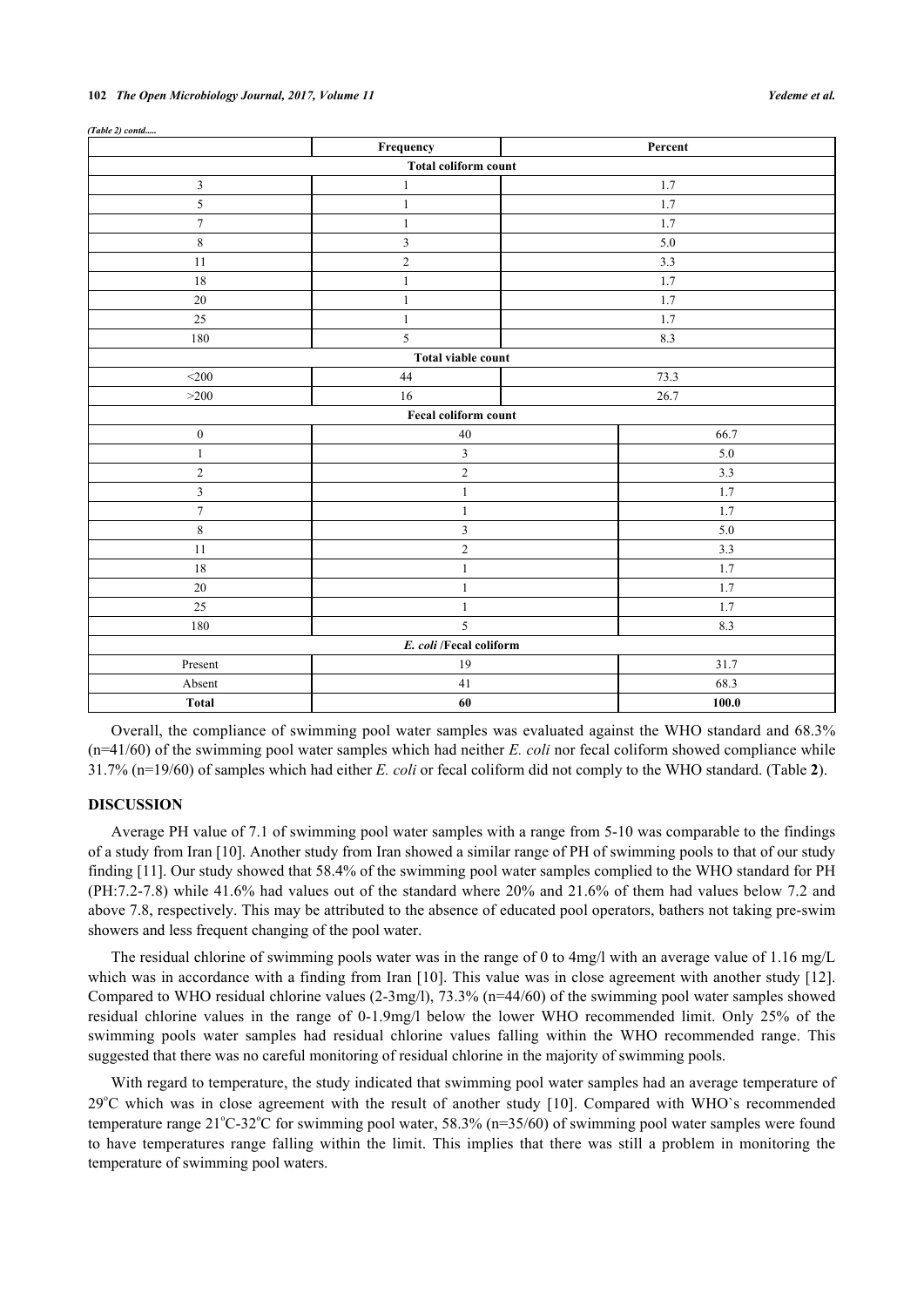In our study, 73.3% swimming pool water samples with a count of  $2x10^2$  cfu/ml met the standard while 26.7% with a count above  $2x10^2$  cfu/ml did not meet the set standard. The finding of 26.7% of the swimming pool water samples that did not meet the standard was relatively higher as compared with another study [[13\]](#page-6-12). The disparity in result may be attributed to differences in sample size and differences in pool monitoring.

With regard to total coliform count, data from this study showed that a comparable total coliform counts ranged from 0 MPN /[10](#page-6-9)0ml to  $1.8x10^2$  MPN /100ml with a study conducted in Iran [10]. With regard to the minimum and maximum values of TCC, however, a gap exists. The gap may be because of variation in the study period, sample size and pool water treatment. Another study also showed TCC value of  $1.06x10<sup>1</sup>$  cfu/100 ml which was not comparable with the result of this study [\[14\]](#page-6-13). When evaluated in line with the WHO standard, 70% of the swimming pool water samples had TCC values below 2 MPN /100ml while 30% did not meet the standard with TCC values above 2 MPN /100ml.

Our study indicated that 33.3% of the swimming pool water samples were positive for fecal coliforms which was a much higher finding than a study from Greece which had 3% fecal coliform counts out of 200 samples [\[15](#page-6-14)]. Another study showed that 11% of the total water samples were positive for fecal coliforms which was also much lower than our finding [[12\]](#page-6-11). The variation in result could be due to differences in the study period, sample size, and pool treatment. According to WHO recommendation that fecal coliforms to be below 0 MPN /100ml, 66.7% of the water samples in our study met standard with a fecal coliform count of 0 MPN /100ml while 33.3% did not meet the standard with their values being  $>0$  MPN /100 ml. Out of the 33.3%, 8.3% had fecal coliform counts of  $1.810^2$  MPN /100ml while 5% had values of  $2.5x10^1$  MPN /100ml,  $2x10^1$  MPN /100ml and  $1.8x10^1$  MPN /100ml.

Regarding the presence or absence of *E. coli*,  $30\%$   $\sqrt{(n=18/60)}$  of the samples were positive for *E. coli* while from 70% (n=42/60) water samples, *E. coli* were not detected thus meeting the WHO standard. From a study [[11\]](#page-6-10), 16.6% of the samples were positive for *E. coli* which was a lower finding than our study. The non conformance to the standard might be due to differences in the sanitation practice, bather attitude, sample size and study period. According to WHO, for water to be potable, *E. coli*/fecal coliforms should not be detected. In this respect, 68.3% (n=41/60) of the samples had no *E. coli* thus were potable while 31.7% (n=19/60) had *E. coli* and/or *E. coli* indicating non-potability.

## **CONCLUSION**

Most swimming pools' water samples showed PH, residual chlorine and temperature value within the acceptable limit recommended by WHO. Good monitoring of residual chlorine, temperature and PH of swimming pools is a must considering their significant impact on the microbial safety of swimming pools which has a health implication on the public who use these pools. Overall, 68.3% (n=41/60) swimming pools water samples complied to the microbial standard which had neither *E. coli* nor fecal coliform. However, swimming pool water samples which had either *E. coli* or fecal coliform that did not comply to the WHO standard indicated the need for swimming pools' water quality improvement.

## **ETHICS APPROVAL AND CONSENT TO PARTICIPATE**

Not applicable.

## **HUMAN AND ANIMAL RIGHTS**

No Animals/Humans were used for studies that are base of this research.

## **CONSENT FOR PUBLICATION**

Not applicable.

## **CONFLICT OF INTEREST**

The author confirms that this article content has no conflict of interest.

## **ACKNOWLEDGEMENTS**

We greatly appreciate Addis Ababa University for supporting this study. We are also grateful to the department of Clinical Laboratory Sciences that gave us ethical clearance for this study. We would also like to extend our heartfelt gratitude to all hotels with swimming pool facilities for they allowed us to take swimming pool water samples and also